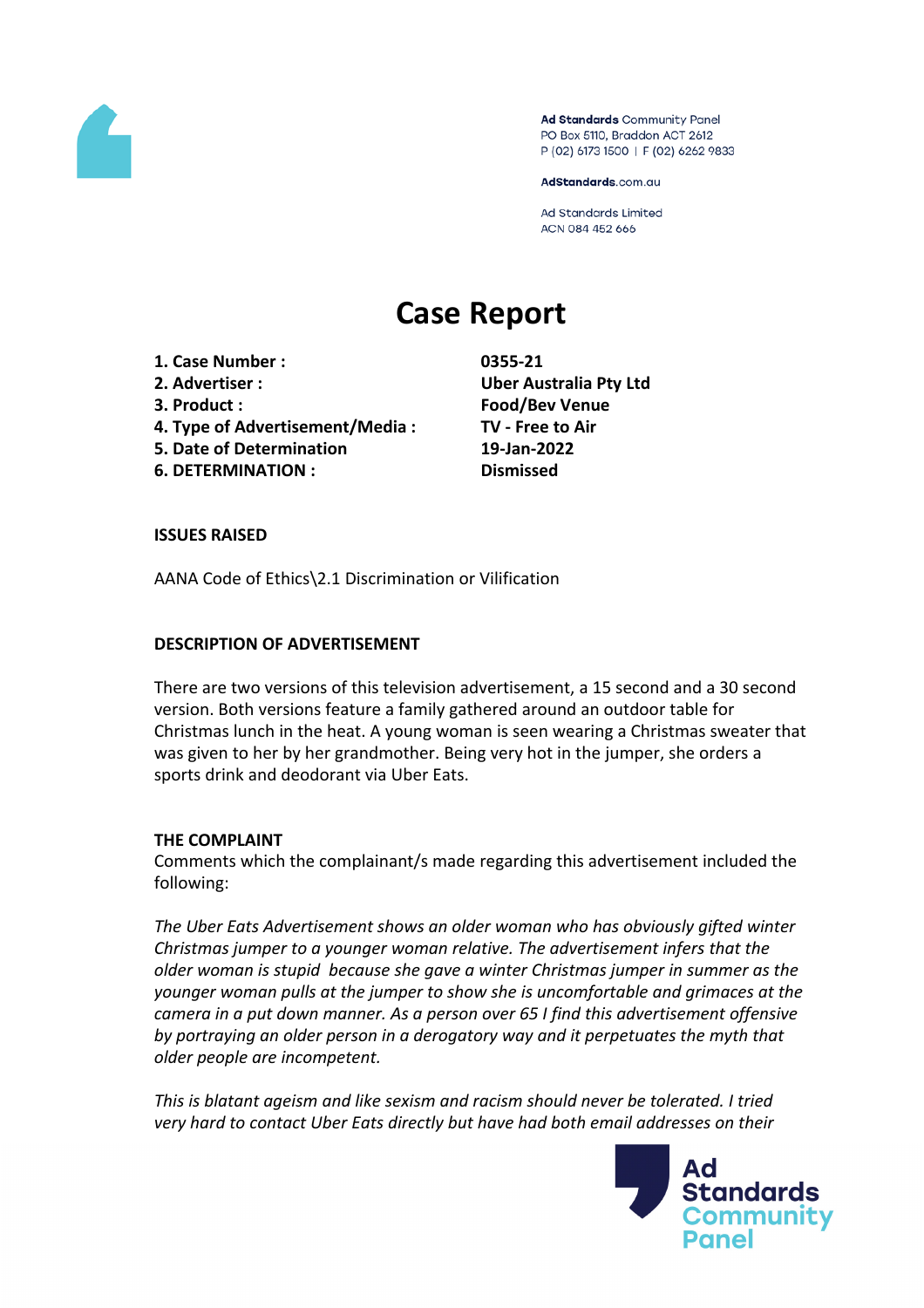

*website rejected and both phone numbers have required me to have either a log in or it has simply disconnected. The internet also shows their Head Office is closed. I have been engaged in a variety of activities that call out ageism and would appreciate you bringing this offensive advertisement to the attention of Uber Eats.*

## **THE ADVERTISER'S RESPONSE**

Comments which the advertiser made in response to the complainant/s regarding this advertisement include the following:

*1. Response to issues raised in complaint*

*1.1 Advertisement does not serve to discriminate or vilify (section 2.1 of the Code)*

*(a) The Advertisement does not portray people or depict material in a way which discriminates against or vilifies a person or section of the community on account of race, ethnicity, nationality, gender, age, sexual orientation, religion, disability, mental illness or political belief.*

*(b) The Advertisement depicts a light-hearted conversation at a relaxed Christmas lunch, between a grandmother and granddaughter, about a Christmas jumper gifted to the granddaughter. The granddaughter wears the Christmas jumper during lunch to illustrate her gratitude for the present, which is indicative of the special bond they share. This portrayal is supported by:*

*(i) the considerate nature of the grandmother to enquire whether the gift has been well received; and*

*(ii) the appreciative wording, 'It's perfect' and 'I love it' by the granddaughter, to kindly reassure the grandmother, whilst affectionately holding/touching her hand.*

*(c) The Advertisement focuses on the experience of the granddaughter, as the protagonist of the video. In this regard, it is clearly apparent that:*

*(i) the granddaughter is appreciative and wants to please her grandmother by wearing the gift she received (despite the warm weather);*

*(ii) any body language indicating the granddaughter's discomfort is due to the warmth and is not depicted in a 'put down manner' towards the grandmother. To the contrary, the granddaughter's behaviour towards the grandmother is affectionate, appreciative and considerate; and*

*(iii) the combination of the warm weather and the desire to wear the gift from her grandmother creates a scenario where the granddaughter requires certain grocery items to be delivered quickly and conveniently.*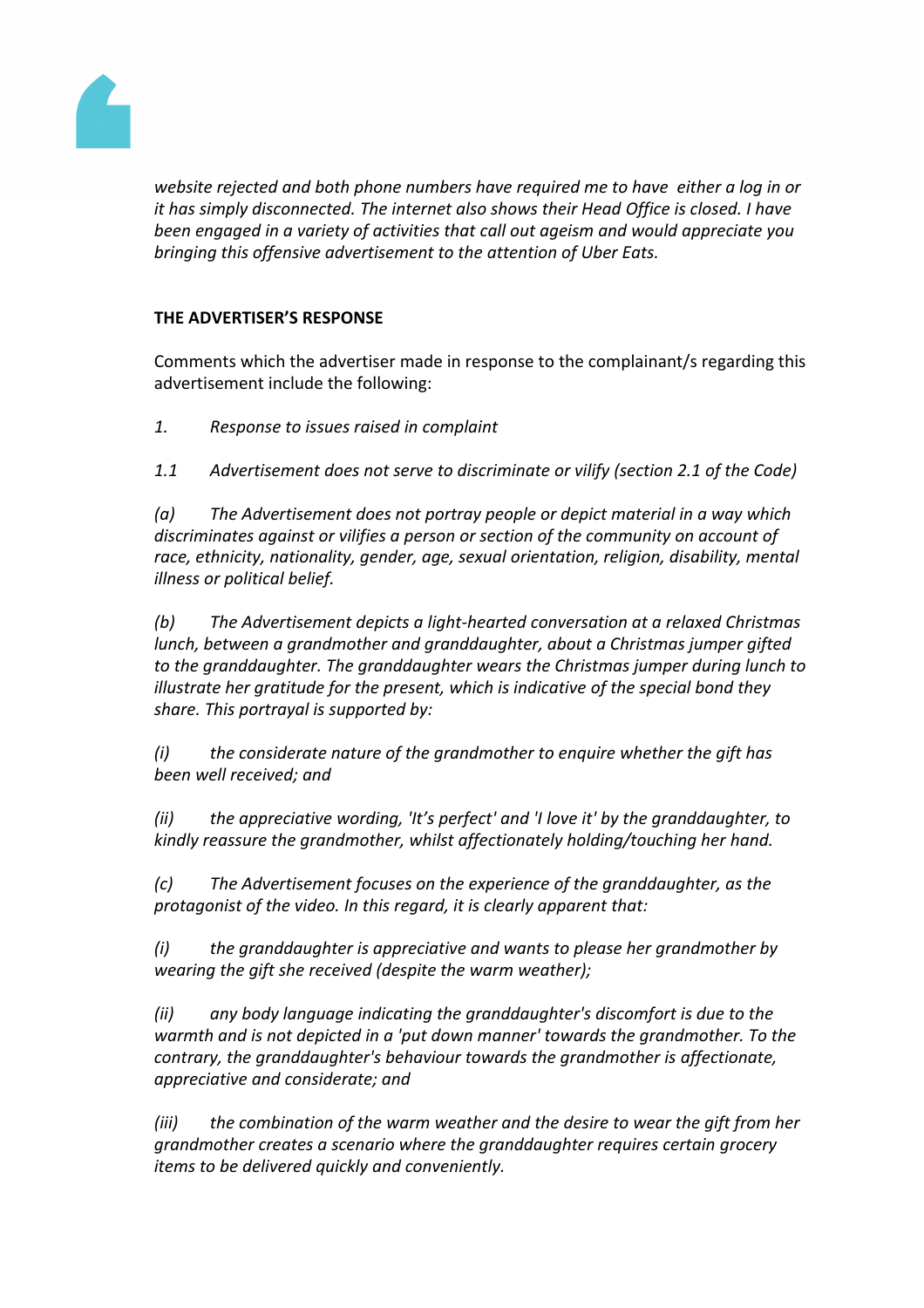

*(d) Through the matters described in clause 3.1(c) above, the Advertisement highlights the granddaughter's needs and the valuable utility of the Uber Eats platform, as the solution to her predicament.*

*(e) The Advertisement depicts the grandmother in a wholly neutral manner. Further, the gift given by the grandmother is a typical, well-loved Christmas-themed gift, which is appropriate and common in the context of the Christmas setting, even in warmer climates, such as Australia. The Advertisement, therefore, does not suggest in any way that people of older age are 'stupid' or 'incompetent' or incapable of purchasing appropriate gifts.*

*(f) The AANA Code of Ethics Practice Note (Practice Note) defines age as 'based on a person's actual age (ie from the date they were born) and not a person's biological age (ie how old they may appear)'. The Advertisement, being a lunch setting typically attended by family members across generations, makes no reference to a person's actual age.*

*(g) The Practice Note states that discrimination is 'unfair or less favourable treatment' of an individual or group on the basis of a defined attribute. The Advertisement does not reference or depict unfair or less favourable treatment towards any person or group on the basis of an attribute, including on the basis of age.*

*(h) The Practice Note states that vilification is treatment that 'humiliates, intimidates, incites hatred, contempt or ridicule' of an individual or group on the basis of a defined attribute. The Advertisement does not reference or depict treatment that humiliates, intimidates or incites hatred, contempt or ridicule of any person on the basis of an attribute, including on the basis of age.*

*(i) The Practice Note also states that, 'advertising which shows members of a certain group as ridiculous, unintelligible or unable to recognise a dangerous situation incites ridicule towards their behaviour.' In the Advertisement, there is no depiction of ridiculous, unintelligent behaviour or failure to recognise a dangerous situation.*

*1.2 No reference to exploitative or degrading acts (section 2.2 of the Code)*

*(a) The Advertisement does not employ sexual appeal, or place focus on body parts, in a manner which is exploitative or degrading of any individual or group of people.*

*(b) No images of minors, or people appearing as minors are used in the Advertisement.*

*1.3 Advertisement does not present or portray violence (section 2.3 of the Code) Section 2.3 of the Code is not relevant to the complaint as the Advertisement clearly does not portray any violence or sexual violence.*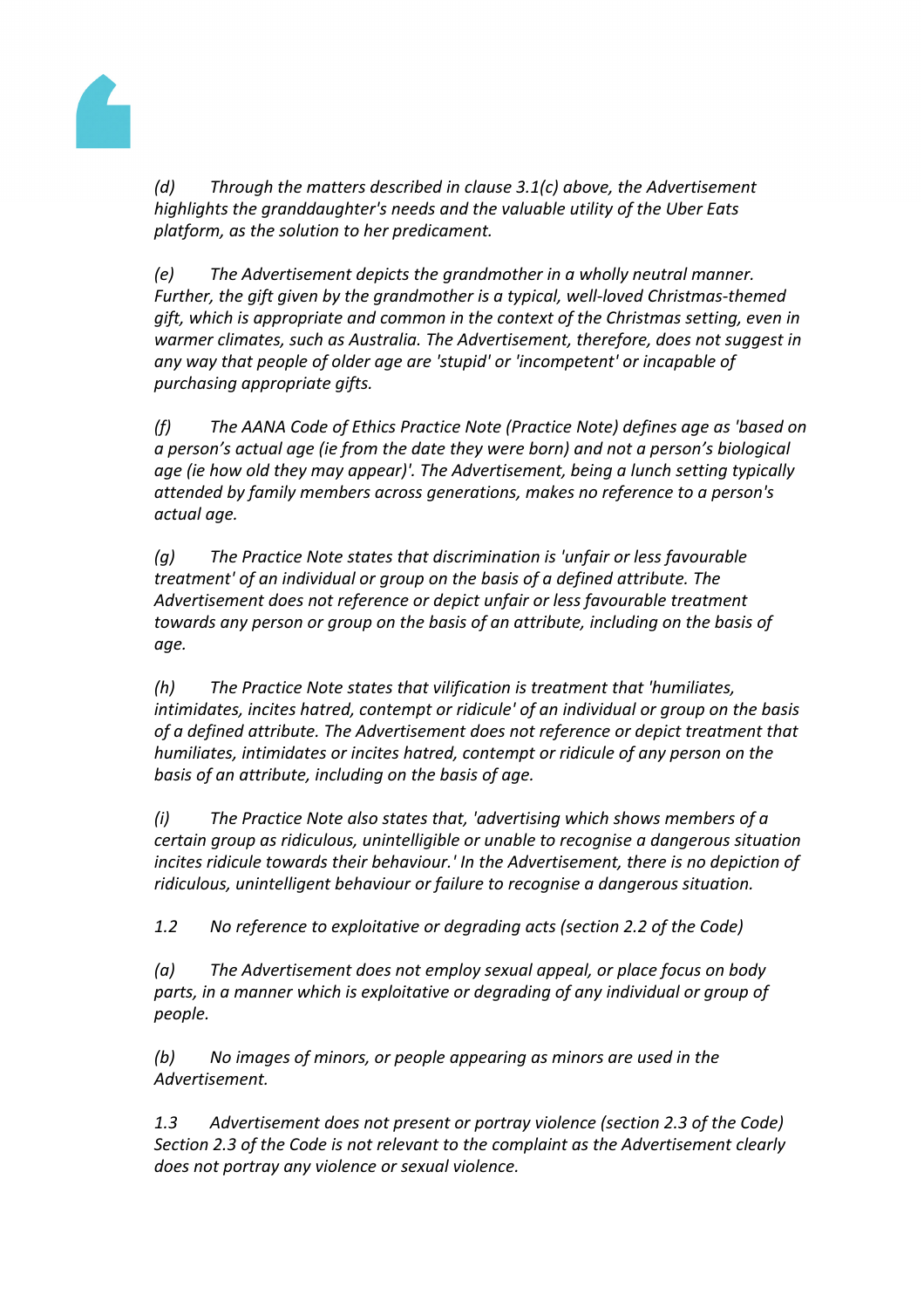

*1.4 Advertisement does not reference sex, sexuality or nudity (section 2.4 of the Code)*

*Section 2.4 of the Code is not relevant to the complaint as the Advertisement does not reference or depict sex, sexuality or nudity.*

*1.5 Appropriate language used throughout the Advertisement (section 2.5 of the Code)*

*(a) The script for the Advertisement, as referenced in clause 2.2 above, encompasses a friendly family-gathering setting in a wholly positive and endearing tone, including towards the grandmother.*

*(b) The language used was appropriate in the circumstances, given it sets out the precise manner and circumstance in which the Uber Eats platform may be used.*

*(c) No strong or obscene language was used in the Advertisement.*

*1.6 Advertisement not contrary to health and safety (section 2.6 of the Code)*

*Section 2.6 of the Code is not relevant to the complaint, on the basis that:*

*(a) the content and imagery displayed in the Advertisement does not depict unsafe practices; and*

*(b) the Advertisement does not promote behaviour that is contrary to prevailing community standards on health and safety.*

*1.7 Advertisement distinguishable as advertising (section 2.7 of the Code)*

*It is made clear to the audience that the Advertisement is advertising from its overall presentation, including through:*

*(a) the inclusion of Uber Eats branding (eg the use of the distinctive Uber Eats logo, distinctive Uber Eats branded paper bag and distinctive doorbell ring sound);*

*(b) the standard Uber Eats campaign tagline of 'This calls for…'; and*

*(c) the channels on which it has been placed (eg Free to Air television, the Uber Eats YouTube channel).*

*1.8 Further examination of section 2 of the Code*

*We have considered the Advertisement alongside the remainder of section 2 of the Code and submit that the Advertisement does not breach any of the matters covered under those sections.*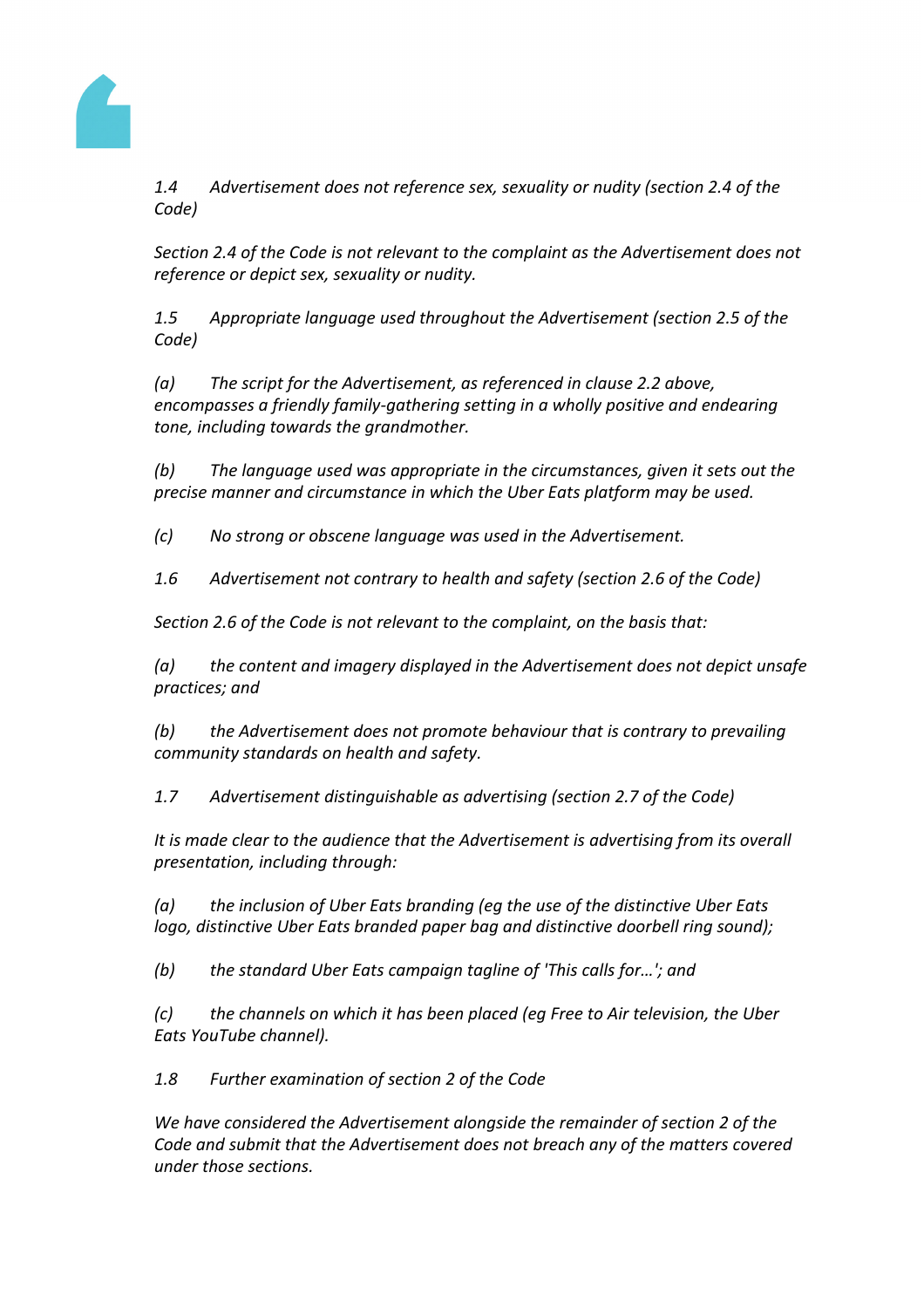

# *2. AANA Code for Advertising and Marketing Communications to Children*

*Uber submits that the Advertisement does not fall within the scope of the AANA Code for Advertising and Marketing Communications to Children.*

*3. AANA Food and Beverages Marketing and Communications Code*

*(a) The Advertisement contains a reference to beverage products and, therefore, falls within the scope of the AANA Food and Beverages Marketing and Communications Code (Food and Beverages Code).*

*(b) Uber has considered the Advertisement alongside the Food and Beverages Code and submits that the Advertisement does not breach any of the matters covered by it.*

*4. Conclusion*

*(a) Given the above, the Advertisement complies with all relevant Codes and Practice Notes and the complaint should be dismissed.*

*(b) As a final note and without any admission of liability, we wish to inform you that the Advertisement is no longer running.*

## **THE DETERMINATION**

The Ad Standards Community Panel (the Panel) considered whether this advertisement breaches Section 2 of the AANA Code of Ethics (the Code).

The Panel noted the complainant's concern that the advertisement implies that the older woman is stupid and incompetent, and is offensive.

The Panel viewed the advertisement and noted the advertiser's response.

**Section 2.1: Advertisements shall not portray or depict material in a way which discriminates against or vilifies a person or section of the community on account of race, ethnicity, nationality, gender, age, sexual preference, religion, disability, mental illness or political belief.**

The Panel noted the Practice Note to Section 2.1 provides the following definitions:

"Discrimination – unfair or less favourable treatment.

Vilification – humiliates, intimidates, incites hatred, contempt or ridicule."